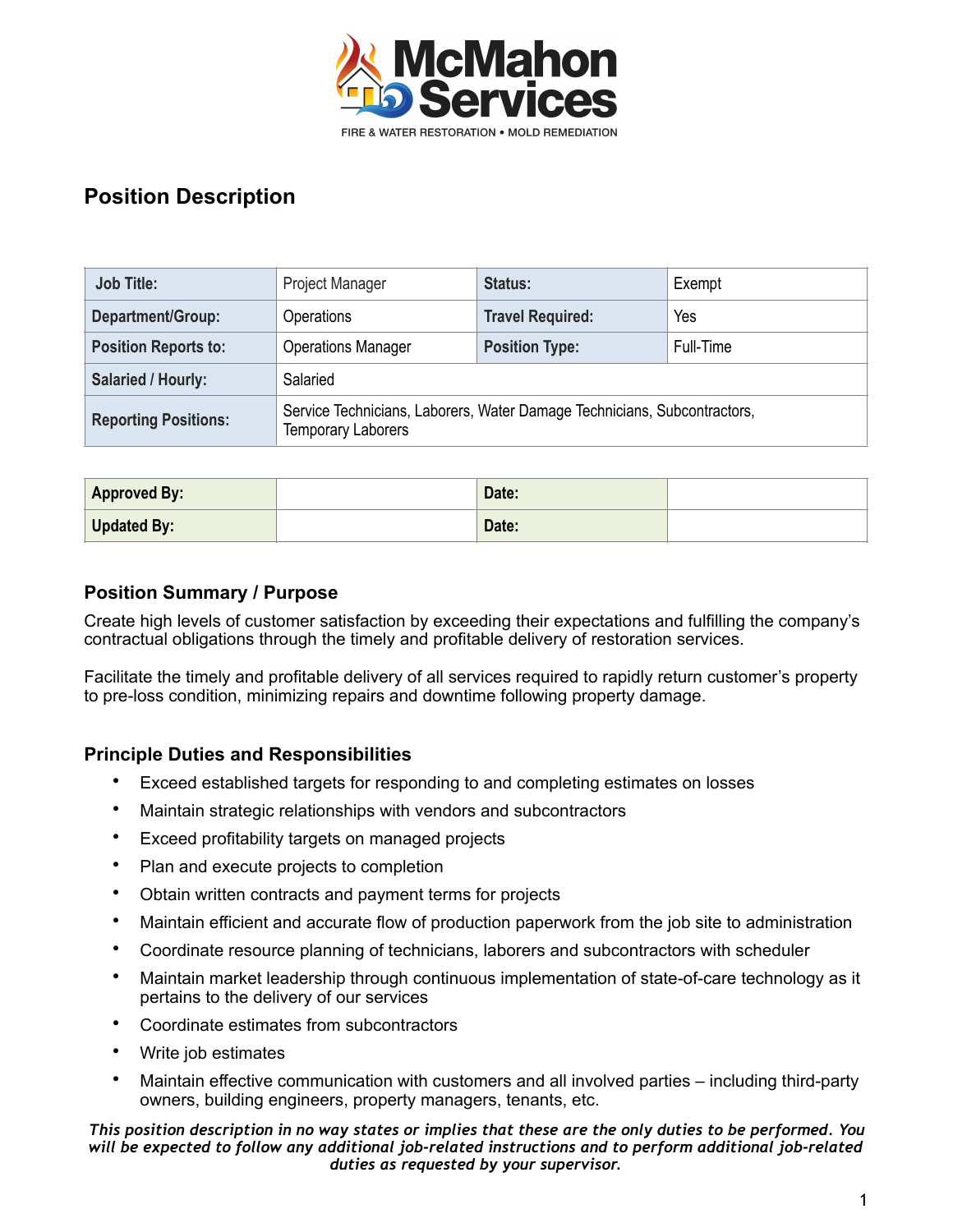

- Perform property inspections and complete reports
- Update TPA and company software throughout the job process.

## **Additional Duties and Responsibilities**

- Maintain project files
- Attend and assist in conducting company meetings
- Perform production work
- Perform minor repairs on company equipment and vehicles

## **Decision Rights and Authority**

- Schedule service vehicles and technicians
- Management of the budget for projects

### **Working Relationships and Scope**

- Works with Estimators to review and oversee job estimates.
- Works with Operations Manager in hiring and discharge of production division personnel
- Coordinates with Marketing for follow-up and job evaluation with customers
- Coordinates with customer and administration function for timely collection of project payment

### **Performance Competencies**

- Oral Communication The individual speaks clearly and persuasively in positive or negative situations. Effective in one-on-one and small group situations. Adaptable and able to think on his/her feet. Able to effectively communicate with customers in understandable terms.
- Written Communication Writes clear, precise, well organized estimates, proposals and emails. The individual edits work for spelling, uses appropriate vocabulary and has impeccable grammar. Is able to read and interpret written information.
- Team Building Achieves cohesion and effective team spirit with peers, subordinates and subcontractors. Sustains a climate characterized by open, honest relationships where differences are constructively resolved rather than ignored, suppressed or denied. Shares credit for accomplishments.

*This position description in no way states or implies that these are the only duties to be performed. You will be expected to follow any additional job-related instructions and to perform additional job-related duties as requested by your supervisor.*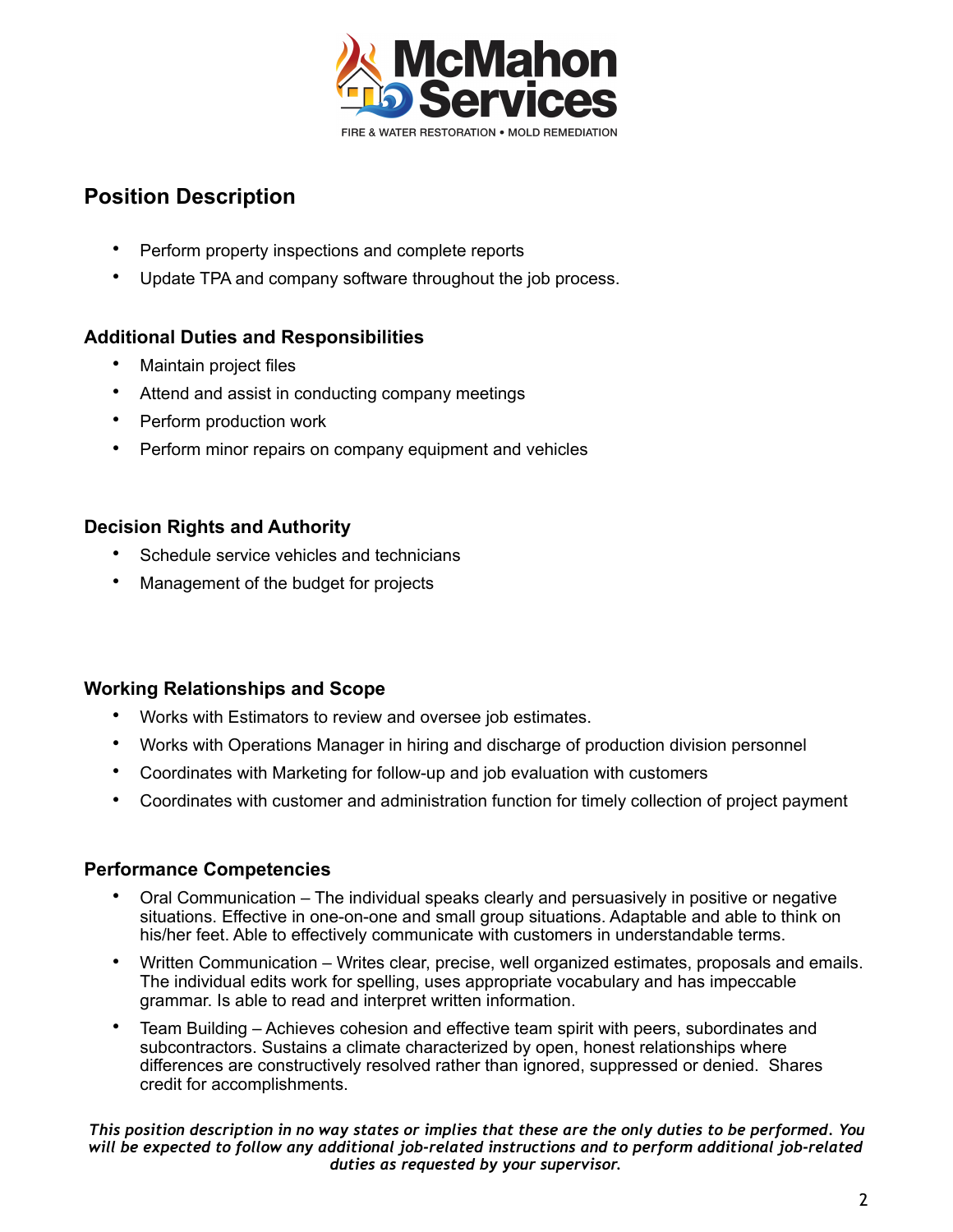

- Planning & Organizing Has the ability to see the overall job from start to finish. Knowing the steps to be taken, resources and time required, can effectively create a timeline for the job. Coordinates plans with other managers.
- Integrity Iron clad. Does not cut corners. Puts company interests above self. Earns trust of coworkers. Is intellectually honest, does not play games.
- Excellence Sets high, "stretch" standards of performance. Demonstrates low tolerance for mediocrity. Sets clear, fair and aggressive goals for self and others, encouraging individual initiative.
- Customer Focus Combines empathy for customer's situation with time and budget constraints to effectively manage and exceed customer's expectations.
- Technology Regularly uses standard word processing and spreadsheet software tools to enhance efficiency and accuracy of work performed. Effectively uses communication devices and technology to collect, review and forward field activity reporting.

### **Qualifications - Knowledge, Skills and Abilities**

• Education and Experience

High School diploma or GED plus three (3) to five (5) years of experience managing construction or restoration projects and supervising crews. Associates (2 year) degree or bachelor's (4 year) degree in business or construction management preferred. Advanced knowledge of building construction, remodeling or restoration. Understands the relationship between direct labor and profitability.

• Financial Reports and Budgeting

Understanding of financial reports: Profit & Loss, Balance Sheet, Cash Flow and budgeting. Ability to review completed job costing, assess performance and identify areas for improvement.

Technical skills

Proficient technical skills, experience and certification in the areas of service the company provides.

• Mathematical skills

Adequate math skills. Able to quickly and effectively translate remaining work into manpower planning, project completion times, and review and assess labor time reporting. Effectively project job costs based on work remaining.

• Negotiation skills

Wins by creating advocates, not enemies, when negotiating

• Computer skills

Demonstrates intermediate to advanced proficiency in the use of computers and computer software, especially MS Word and Excel. Experience with Xactimate software is a plus

*This position description in no way states or implies that these are the only duties to be performed. You will be expected to follow any additional job-related instructions and to perform additional job-related duties as requested by your supervisor.*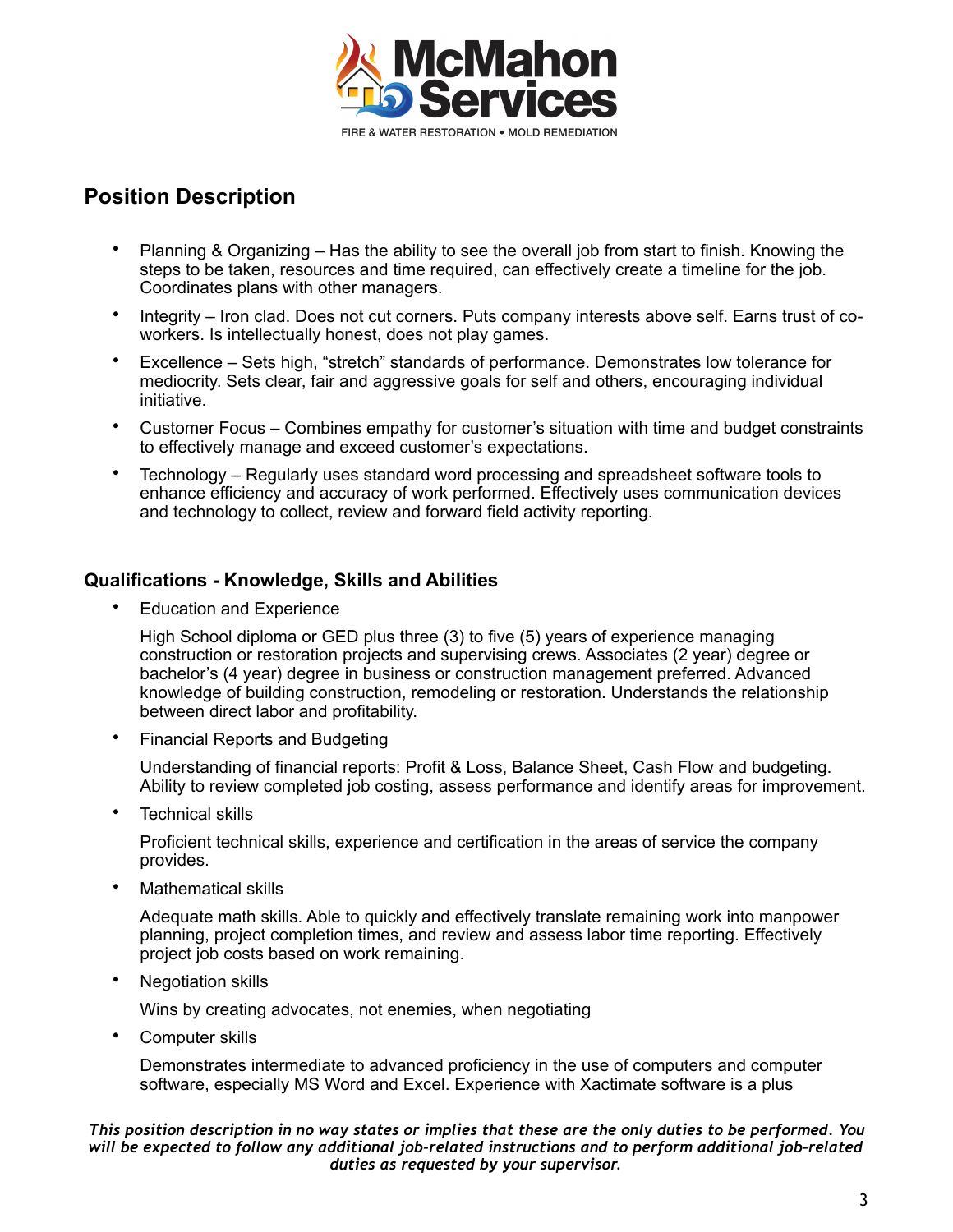

• Listening skills

Effective in receiving feedback and input from customers and employees, probing for additional information or unspoken issues and providing timely response.

• Certificates, Licenses and Registrations

None required for this position

### **Physical Demands**

*The physical demands described below are representative of those that must be met to successfully perform the essential functions of this job. Reasonable accommodations may be made to enable individuals with disabilities to perform the essential functions.* 

While performing the duties of this job, the employee is regularly required to sit, use hands to finger, handle or feel, reach with hands and arms, and talk or hear. The employee is frequently required to stand and walk. The employee must regularly lift and/or move up to 10 pounds and frequently lift and/or move up to 25 pounds.

### **Working Conditions**

- The work of this position is predominantly carried out in a shop or job site environment. Daily exposure to the shop where vehicles and equipment are housed and maintained is expected. Employee will encounter facilities where standing water and sewage are present, heat is unavailable due to lack of utilities, fire damage has occurred and mold or other organic growth exists.
- Noise level in the work environment is moderate to high.